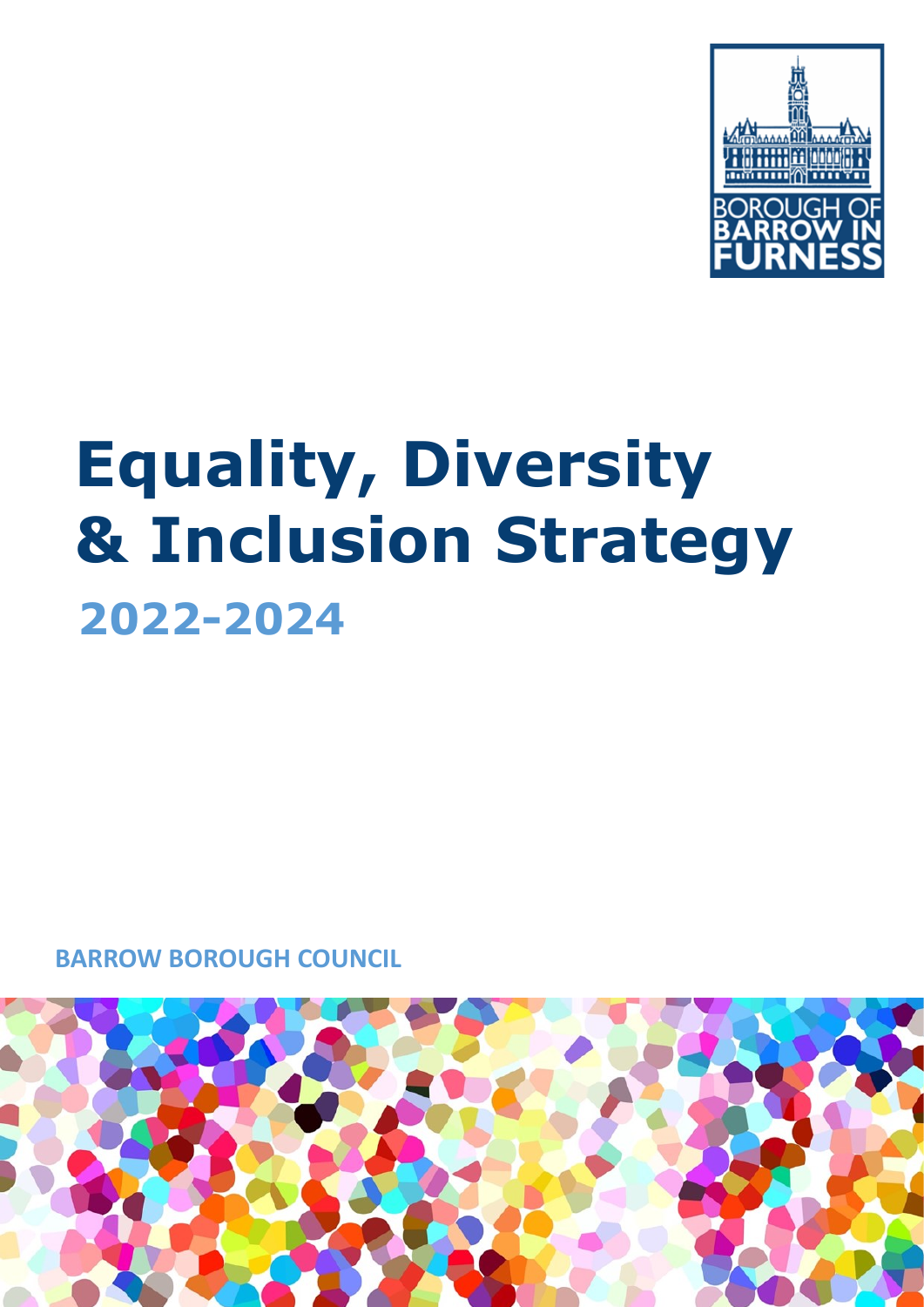## **Introduction**

Our Equality, Diversity and Inclusion (EDI) Strategy sets out our approach to equality, diversity and inclusion for the next two years.

It is a public declaration of Barrow Borough Council's commitment to the continued development and improvement of our services for our communities that is fully accessible and inclusive, combined with recruiting and retaining staff from all sectors of society.

## **Our Equality Diversity & Inclusion Pledge**

**People are at the centre of everything we do - from our employees to the communities we serve.**

**We are committed to creating a diverse and inclusive workforce. Our employees thrive when we get this right. We aim to create a workplace which celebrates the diversity of our employees, customers and other users.**

**We are committed to a comprehensive Equality, Diversity & Inclusion Strategy and Action Framework that will continue to improve our services to customers and prospective customers across the whole of Barrow Borough Council.**





# **Our Guiding Principles**

We believe everyone should have the opportunity to flourish in an inclusive environment.

We will take a pro-active approach to advancing equality, diversity and inclusion for all our staff, stakeholders and customers and will consider the Equality Act 2010, its Public Sector Duty and the protected characteristics including: Race, Sex, Gender Reassignment, Disability, Sexual Orientation, Religion or Belief, Marriage or Civil Partner, Age and Pregnancy and Maternity explicitly.

This Strategy and its Action Framework will also be guided by the Local Government Association Equality Framework 2020.

#### **We will do this by:**

- Demonstrating visible leadership and accountability at all levels.
- Working in partnership with our staff, customers and other stakeholders.
- Embedding equality, diversity and inclusion in all we do and in our culture through our Equality, Diversity and Inclusion Strategy 2022  $-2024.$
- Developing an Equality, Diversity and Inclusion Action Framework which will be a working document, monitored and updated on a regular basis.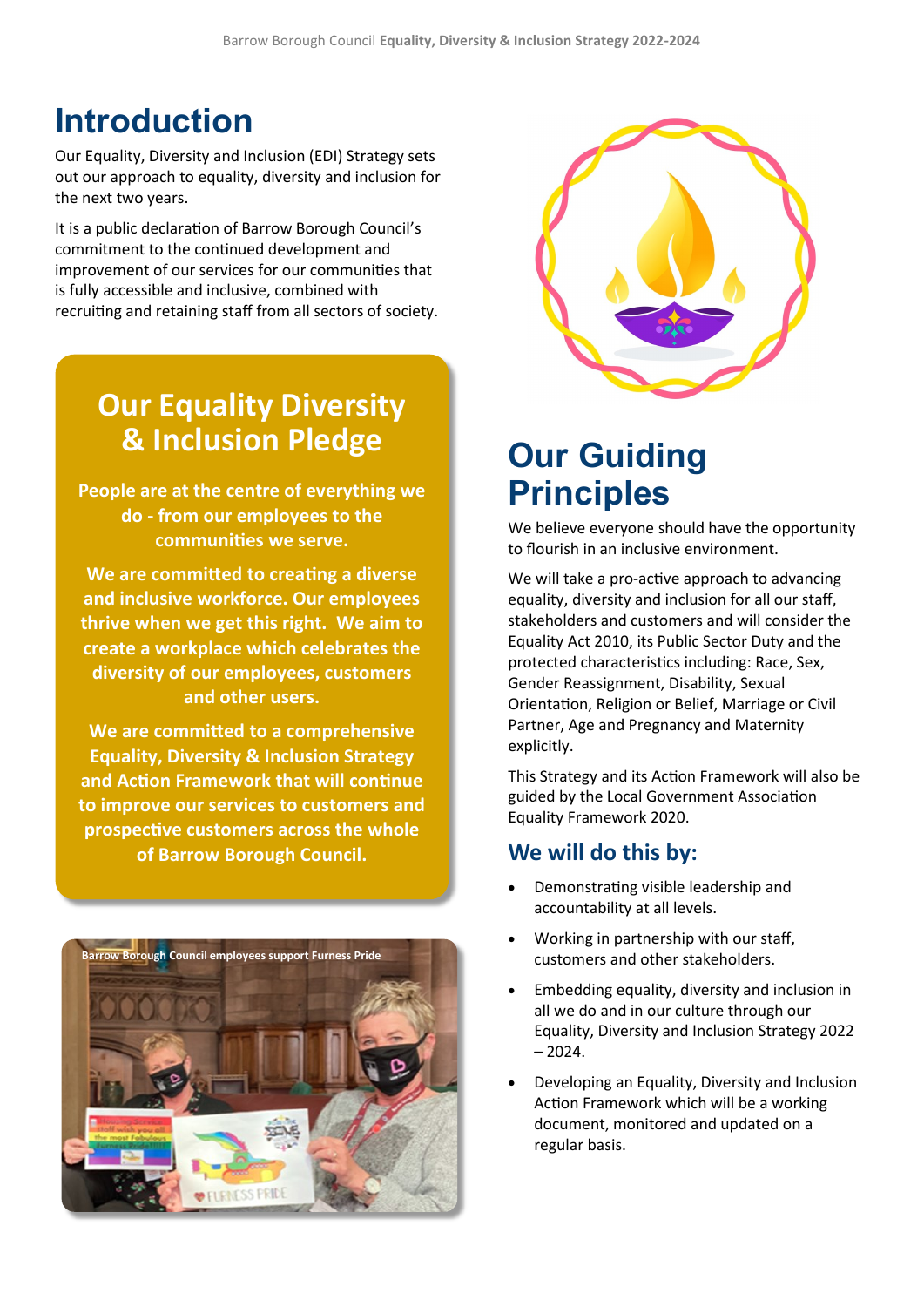# **Our Strategic Objectives for enhancing Equality, Diversity & Inclusion 2022-2024**

## **As an Employer**

#### **We will embed Equality, Diversity and Inclusion into all aspects of the Council by:**

- Developing a sustainable culture promoting personal responsibility for equality, diversity and inclusion rooted in respect and dignity.
- Promoting an environment of equality, diversity and inclusion in all areas of our day-to-day business and activity.
- Mainstreaming equality, diversity and inclusion in all our staff policies and practices (both in their development and review through Equality Impact Assessments) including recruitment, career development, training, communication promotion and procurement.

#### **Attracting, retaining, developing and supporting excellent staff by:**

- Fostering good relations, partnerships and communication between diverse communities.
- Ensuring inclusive and accessible physical spaces and virtual environments, providing an accessible environment with equal access for all staff.
- Enhancing our workforce by supporting the career development of staff to develop and increase its diversity in the future.

#### **We will embed Equality, Diversity and Inclusion training and development to achieve this strategy by:**

- Developing a range of tailored training sessions to ensure we embrace and embed good practice guidance and outcomes across the Council.
- Introducing an equality, diversity and inclusion module for all new staff and update training annually.

### **As a Service Provider**

#### **We will engage with communities and customers by:**

• Proactively seeking opportunities to exceed our legal obligations to support the people of Barrow, eliminate discrimination, harassment and victimisation and ensure service users and partners are fully engaged with the Council.

#### **We will support our communities by:**

• Ensuring our decision-making is free from bias and discrimination and that everyone who has contact with us feels valued and respected.

#### **We will support specific communities by:**

• Developing and embedding an inclusive culture that encourages and values the diversity, uniqueness and experiences of our customers and communities.

#### **We will use robust reliable equalities data to target all our activities by:**

• Continuously improving the process of collecting reliable equality data to analyse, report and share.